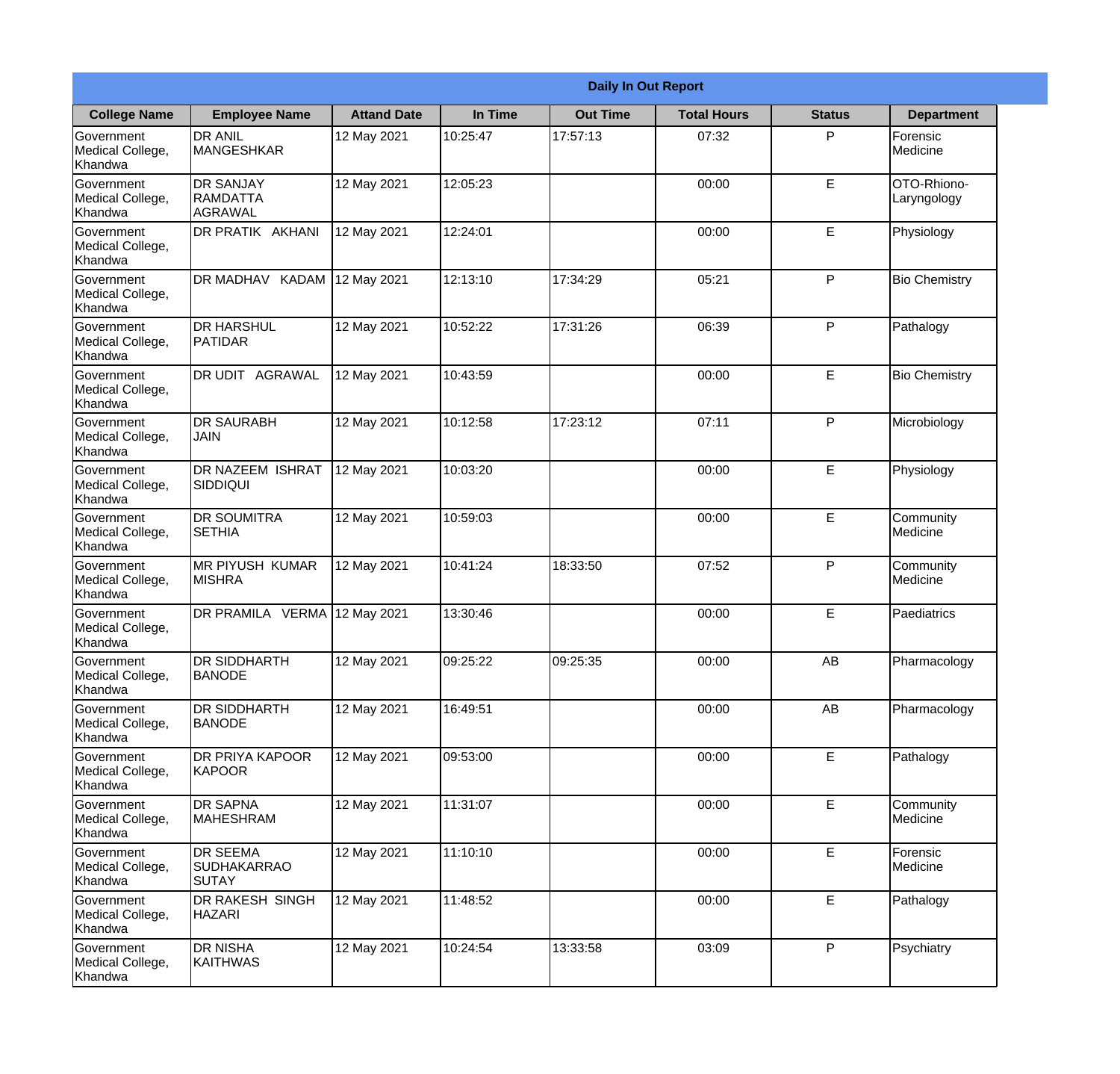| <b>Designation</b>                  | <b>Category</b>     |
|-------------------------------------|---------------------|
| Assistant Professor   Para Clinical |                     |
| Professor                           | Clinical            |
| Assistant Professor   Non Clinical  |                     |
| <b>Assistant Professor</b>          | Non Clinical        |
| Assistant Professor   Para Clinical |                     |
| Associate Professor Non Clinical    |                     |
| Associate Professor   Para Clinical |                     |
| Professor                           | <b>Non Clinical</b> |
| Assistant Professor   Para Clinical |                     |
| Statistician                        | Para Clinical       |
| Professor                           | Clinical            |
| Associate Professor Para Clinical   |                     |
| Associate Professor   Para Clinical |                     |
| Demonstrator/Tutor   Para Clinical  |                     |
| Associate Professor Para Clinical   |                     |
| Professor                           | Para Clinical       |
| Professor                           | Para Clinical       |
| Assistant Professor                 | <b>Clinical</b>     |

## **Daily In Out Report**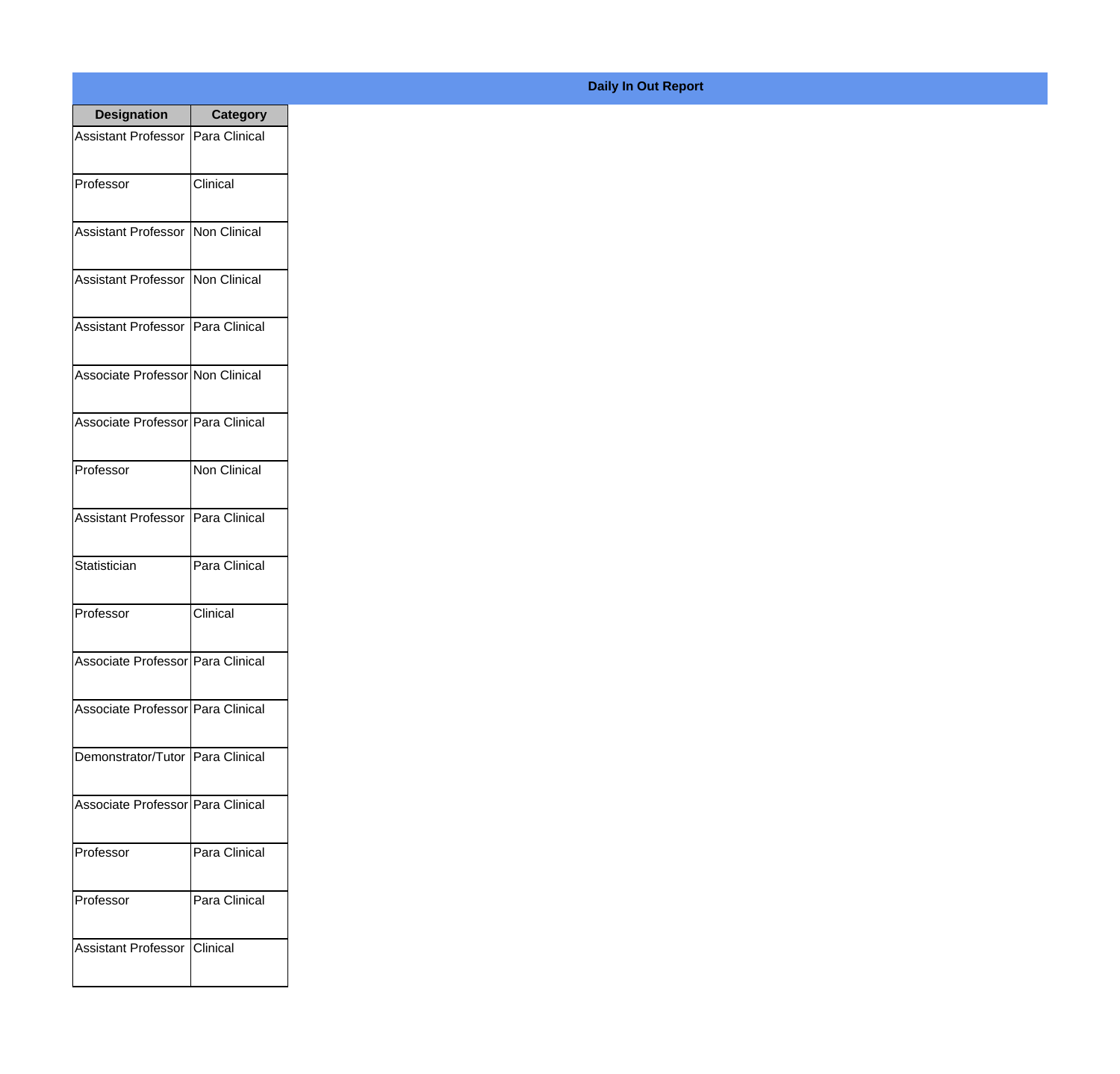|                                                  |                                                        |             |          |          | <b>Daily In Out Report</b> |   |                             |
|--------------------------------------------------|--------------------------------------------------------|-------------|----------|----------|----------------------------|---|-----------------------------|
| Government<br>Medical College,<br>Khandwa        | <b>DR ASHOK</b><br><b>I</b> BHAUSAHEB NAJAN            | 12 May 2021 | 10:56:22 | 17:34:36 | 06:38                      | P | Forensic<br>Medicine        |
| <b>Sovernment</b><br>Medical College,<br>Khandwa | <b>DR NITESHKUMAR</b><br>IKISHORILAL<br><b>RATHORE</b> | 12 May 2021 | 10:01:08 | 18:10:58 | 08:09                      | P | Pharmacology                |
| Government<br>Medical College,<br>Khandwa        | <b>DR SANGEETA</b><br><b>CHINCHOLE</b>                 | 12 May 2021 | 10:56:53 |          | 00:00                      | E | Physiology                  |
| Government<br>Medical College,<br>Khandwa        | DR NISHA MANDLOI<br><b>IPANWAR</b>                     | 12 May 2021 | 09:30:43 | 15:47:05 | 06:17                      | P | Obstetrics &<br>Gynaecology |
| Government<br>Medical College,<br>Khandwa        | <b>DR NANDINI</b><br><b>DIXIT</b>                      | 12 May 2021 | 11:07:29 |          | 00:00                      | E | Paediatrics                 |
| Government<br>Medical College,<br>Khandwa        | <b>DR MUKTESHWARI</b><br>IGUPTA                        | 12 May 2021 | 11:52:15 | 18:30:28 | 06:38                      | P | Pharmacology                |
| <b>Sovernment</b><br>Medical College,<br>Khandwa | WAGHMARE<br>RENU                                       | 12 May 2021 | 11:55:13 |          | 00:00                      | E | Community<br>Medicine       |